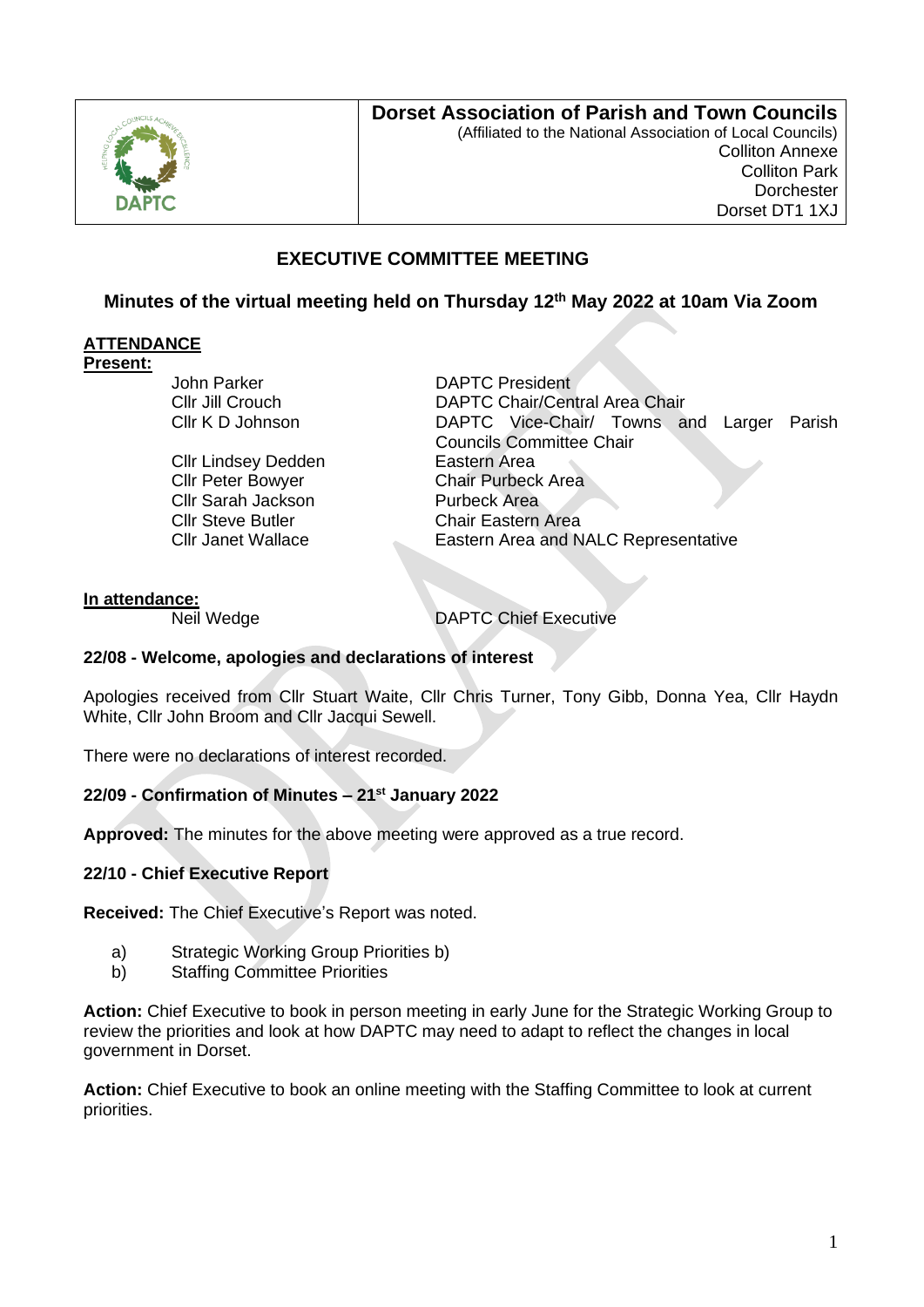#### **22/11 – Financial Report**

a) Provisional Year End – Treasurer's Report

**Received:** The report was received and noted with a final year end position being published at the next Executive Meeting.

**Approved:** That Cllr Steve Butler and the Chief Executive represent DAPTC in discussions with both Dorset Council (DC) and The Integrated Care Board (ICB) about future grant funding arrangements. Cllr Butler and the Chief Executive would then include the Chair and President of DAPTC in helping shape any ongoing dialogue and updates to the Executive Committee and the membership.

**Action:** Chief Executive to update DC and the ICB about who will be involved in future grant funding discussions.

b) Banking Arrangements

**Approved:** Chief Executive to progress the switch from Unity Bank Trust to an alternative provider.

**Action:** Chief Executive asked to investigate small business banking with Starling.

#### **22/12 – Staffing Proposals**

1. Year-end additional hours payments **Approved:** Payments approved and to be made in June pay run and attributed to 2021/22

2. Discretionary pay awards

**Approved:** Discretionary pay awards previously agreed are confirm and to be backdated to 1 st April 2022.

3. Working hours proposal

**Approved:** Working hours changes approved in part and subject to a future review following clarity on DAPTC funding and outputs from the Strategic Working Group. Chief Executive to communicate to DAPTC Team.

**Action:** Chief Executive to communicate changes 1:1 with colleagues and submit the necessary changes to the Treasurer for June payroll.

**Action:** Chief Executive to follow up a point raised by Cllr Peter Bowyer about the delivery of training using volunteers with a knowledge of the 'Dorset context'.

## **22/13 – Receive Reports from Area Committees and Representatives**

Highlights from the area committees recently held were summarised by delegates as were representatives attending forums on behalf of DAPTC. Reports are on the [DAPTC Executive](https://www.dorset-aptc.gov.uk/Executive_Committee_Meetings_27167.aspx)  [Committee webpage.](https://www.dorset-aptc.gov.uk/Executive_Committee_Meetings_27167.aspx)

#### **22/14 – Items to report or agenda items for future meetings**